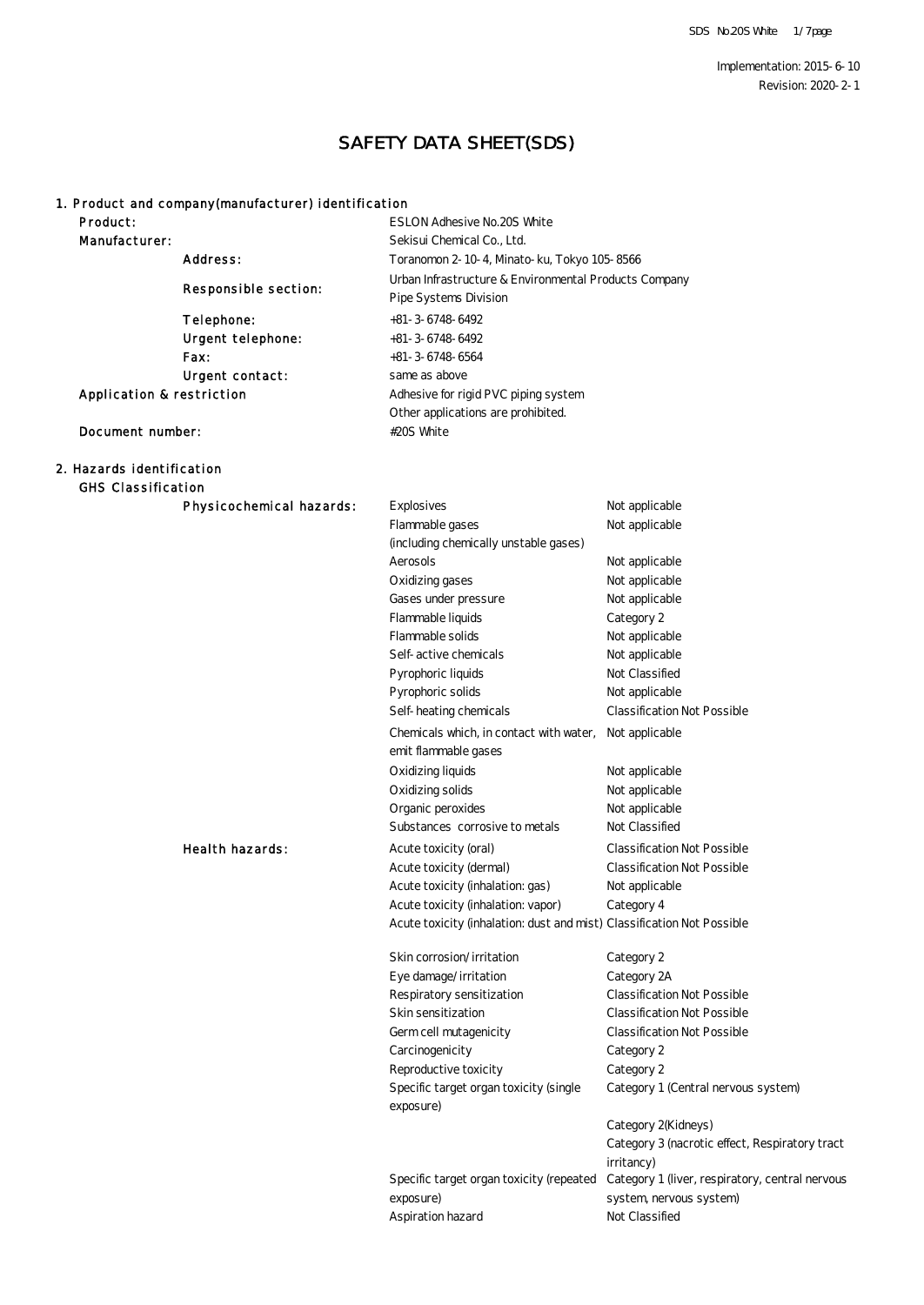| <b>Environmental hazards:</b>   | Hazard to the aquatic<br>environment (Acute hazard)                             | Not Classified                                                                          |  |
|---------------------------------|---------------------------------------------------------------------------------|-----------------------------------------------------------------------------------------|--|
|                                 | Hazard to the aquatic                                                           | Not Classified                                                                          |  |
|                                 | environment (Long-term hazard)                                                  |                                                                                         |  |
|                                 | Hazard to the ozone layer                                                       | <b>Classification Not Possible</b>                                                      |  |
|                                 |                                                                                 |                                                                                         |  |
| Pictogram or symbol:            |                                                                                 |                                                                                         |  |
| Signal word:                    | Danger                                                                          |                                                                                         |  |
| <b>Hazard statement:</b>        | (H225) Highly flammable liquid and vapour.                                      |                                                                                         |  |
|                                 | (H315)Causes skin irritation.                                                   |                                                                                         |  |
|                                 | (H319) Causes serious eye irritation.<br>(H332)Harmful if inhaled.              |                                                                                         |  |
|                                 | (H335)May cause respiratory irritation.                                         |                                                                                         |  |
|                                 | (H336)May cause drowsiness or dizziness.                                        |                                                                                         |  |
|                                 | (H351)S uspected of causing cancer.                                             |                                                                                         |  |
|                                 | (H361)S uspected of damaging fertility or the unborn child.                     |                                                                                         |  |
|                                 | (H370)Causes damage to organs (central nervous system).                         |                                                                                         |  |
|                                 | (H371) May cause damage to organs (kidneys).                                    |                                                                                         |  |
|                                 |                                                                                 | (H372)Causes damage to organs (liver, respiratory system, nervious system, central      |  |
|                                 | nervious system) through prolonged or repeated exposure.                        |                                                                                         |  |
| <b>Precautionary statement:</b> | Obtain special instructions before use. (P201)                                  |                                                                                         |  |
|                                 | Do not handle until all safety precautions have been read and understood (P202) |                                                                                         |  |
|                                 |                                                                                 | Keep away from heat/sparks/open flames/hot surfaces. - No smoking (P210)                |  |
|                                 | Keep container tightly closed (P233)                                            |                                                                                         |  |
|                                 | Ground/bond container and receiving equipment. (P240)                           |                                                                                         |  |
|                                 | Use explosion-proof electrical/ventilating/lighting/equipment. (P241)           |                                                                                         |  |
|                                 | Use only non-sparking tools. (P242)                                             |                                                                                         |  |
|                                 | Take precautionary measures against static discharge. (P243)                    |                                                                                         |  |
|                                 | Do not breathe dust/fume/gas/mist/vapours/spray.(P260)                          |                                                                                         |  |
|                                 | Avoid breathing dust/fume/gas/mist/vapours/spray.(P261)                         |                                                                                         |  |
|                                 | Wash thoroughly after handling (P264)                                           |                                                                                         |  |
|                                 | Do not eat, drink or smoke when using this product. (P270)                      |                                                                                         |  |
|                                 | Use only outdoors or in a well-ventilated area. (P271)                          |                                                                                         |  |
|                                 |                                                                                 | Wear protective gloves/protective clothing/eye protection/face protection (P280)        |  |
|                                 | IF ON SKIN: Wash with plenty of soap and water. (P302+P352)                     |                                                                                         |  |
|                                 | with water/shower. (P303+P361+P353)                                             | IF ON SKIN (or hair): Remove/Take off immediately all contaminated clothing. Rinse skin |  |
|                                 |                                                                                 | IF INHALED: Remove to fresh air and keep at rest in a position comfortable for          |  |
|                                 | breathing (P304+P340)                                                           | IF IN EYES: Rinse cautiously with water for several minutes. Remove contact lenses, if  |  |
|                                 | present and easy to do. Continue rinsing. (P305+P351+P338)                      |                                                                                         |  |
|                                 | IF exposed or concerned: Get medical advice/attention. (P308+P313)              |                                                                                         |  |
|                                 | Call a POISON CENTER or doctor/physician if you feel unwell. (P312)             |                                                                                         |  |
|                                 | Get medical advice/attention if you feel unwell. (P314)                         |                                                                                         |  |
|                                 | Specific treatment (see label). (P321)                                          |                                                                                         |  |
|                                 | If skin irritation occurs: Get medical advice/attention (P332+P313)             |                                                                                         |  |
|                                 | If eye irritation persists: Get medical advice/attention. (P337+P313)           |                                                                                         |  |
|                                 | Take off contaminated clothing and wash it before reuse. (P362+P364)            |                                                                                         |  |
|                                 |                                                                                 |                                                                                         |  |
|                                 | In case of fire: Use for extinction: (P370+P378)                                |                                                                                         |  |
|                                 |                                                                                 | Store in a well-ventilated place. Keep container tightly closed (P403+P233)             |  |
|                                 | Store in a well-ventilated place. Keep cool. (P403+P235)                        |                                                                                         |  |
|                                 | Store locked up (P405)                                                          | Dispose of contents/container in accordance with local/regional/national/international  |  |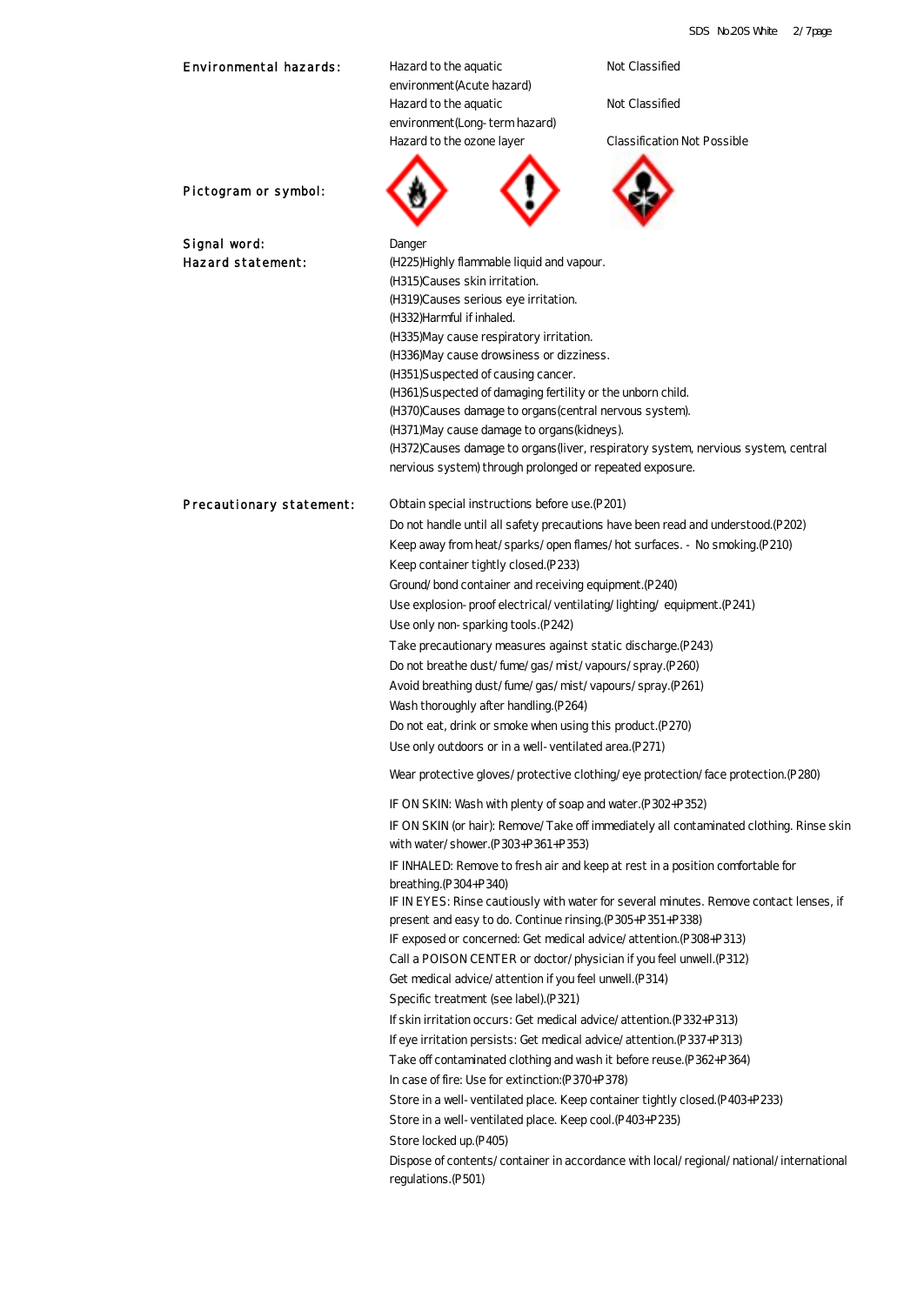#### 3. Composition/information on ingredients **Mixture** Nature of composition:

Chemical or common name: Adhesive, containing PMMA

| <b>Component</b>    | <b>Content</b> | <b>CAS Number</b> | Reference Number in<br><b>Gazetted List in Japan</b> | <b>Others</b> |
|---------------------|----------------|-------------------|------------------------------------------------------|---------------|
| Tetrahvdrofuran     | 35 to 45 %     | $109 - 99 - 9$    | $(5) - 53$                                           |               |
| Methyl ethyl ketone | 35 to 45 %     | 78-93-3           | $(2) - 542$                                          |               |
| Resin (PMMA.)       | 10 to 20 %     | Undisclosed       | Undisclosed                                          |               |
| Titanium oxide      | Less than 1%   | 13463-67-7        | $(1)$ - 558                                          |               |

# 4. First- aid measures

| If vapor is inhaled:                                                           | Take the affected person to a clean- air space and give him rest in a easy-breathing pose.                                                                                                                                                                                                                                                                                     |
|--------------------------------------------------------------------------------|--------------------------------------------------------------------------------------------------------------------------------------------------------------------------------------------------------------------------------------------------------------------------------------------------------------------------------------------------------------------------------|
| If touched to skin:                                                            | Seek physician's counsel as may be needed.<br>Wash the skin immediately with a lot of water and soap.<br>Take off the contaminated clothing's for cleaning.                                                                                                                                                                                                                    |
| If gets in eye:                                                                | Seek physicians counsel if he suffers from irritation or drowsiness.<br>Thoroughly wash the eye with clean water for a several minutes. Remove contact lens if<br>easily removable. Continue washing after removal.                                                                                                                                                            |
| If swallowed:                                                                  | Seek physician's counsel.<br>Immediately wash the mouth with water.<br>Immediately seek physician's counsel.                                                                                                                                                                                                                                                                   |
| Anticipated acute & chronic symptoms:                                          | Rinse the mouth well and drink a lot of water to vomit.<br>Irritation to respiratory organs, cough and gasp, when inhaled.<br>Irritation to digestive organs, bake, vomit and diarrhea, when swallowed.<br>Skin irritation, defatting, eye irritation, reddening and ache, when contacted.<br>Anesthesia, headache, drowsiness, restricted vision, vomit, diarrhea and loss of |
| Protection of first-aid provider:                                              | consciousness, when over-exposed to vapor.<br>First-aid provider should use protective wears such as organic solvent mask, when the<br>circumstances require.                                                                                                                                                                                                                  |
| Special note to physician:                                                     | No information                                                                                                                                                                                                                                                                                                                                                                 |
| 5. Fire- fighting measures                                                     |                                                                                                                                                                                                                                                                                                                                                                                |
| <b>Extinguishing agents:</b>                                                   | Carbon dioxide, powder agent, foam agent                                                                                                                                                                                                                                                                                                                                       |
| Prohibited extinguishing agent:                                                | Water flux                                                                                                                                                                                                                                                                                                                                                                     |
| Specific hazards:                                                              | Fire may cause to generate irritant, toxic or erosive gas.                                                                                                                                                                                                                                                                                                                     |
|                                                                                | Easily flammable. It will readily be ignited by heat, spark or flame.                                                                                                                                                                                                                                                                                                          |
|                                                                                | Heating of container may cause explosion.                                                                                                                                                                                                                                                                                                                                      |
|                                                                                | Easily inflammable liquid and vapor.                                                                                                                                                                                                                                                                                                                                           |
| Proper extinguishing method:                                                   | Remove surrounding combustibles and use extinguishing agents.                                                                                                                                                                                                                                                                                                                  |
|                                                                                | Use foam agent to choke a large scale fire.                                                                                                                                                                                                                                                                                                                                    |
|                                                                                | Spray water over the neighborhood to cool and prevent fire spread.                                                                                                                                                                                                                                                                                                             |
|                                                                                | Fight against fire standing to its windward as much as possible and wear Respirator if<br>necessary.                                                                                                                                                                                                                                                                           |
| <b>6. Accidental release measures</b>                                          |                                                                                                                                                                                                                                                                                                                                                                                |
| Health hazard precaution, protective wear<br>and first-aid                     | Workers should use protective wears (See Chapter 8) to prevent contact with the spilt<br>adhesive and inhalation of its vapor.<br>Rope off the crowd from the leak spot.<br>Work from the windward and evacuate the leeward crowd.                                                                                                                                             |
|                                                                                | In case of indoor leakage, ventilate as much as possible until the cleaning is completed.                                                                                                                                                                                                                                                                                      |
| <b>Environmental hazard precaution:</b><br><b>Recovery and neutralization:</b> | Prevent flow out to river, etc. so as not to badly affect the environment.<br>For small scale leakage, use absorbent (sawdust, dirt, sand, waste rug) to remove most of<br>the spill and wipe off the rest using waste rug.<br>For large scale leakage, build bank around the spill and lead the liquid to a safer place for                                                   |
| Prevention of secondary casualty:                                              | recovery.<br>Quickly remove all the combustibles from around the leak spot and provide extinguishers<br>ready for use.                                                                                                                                                                                                                                                         |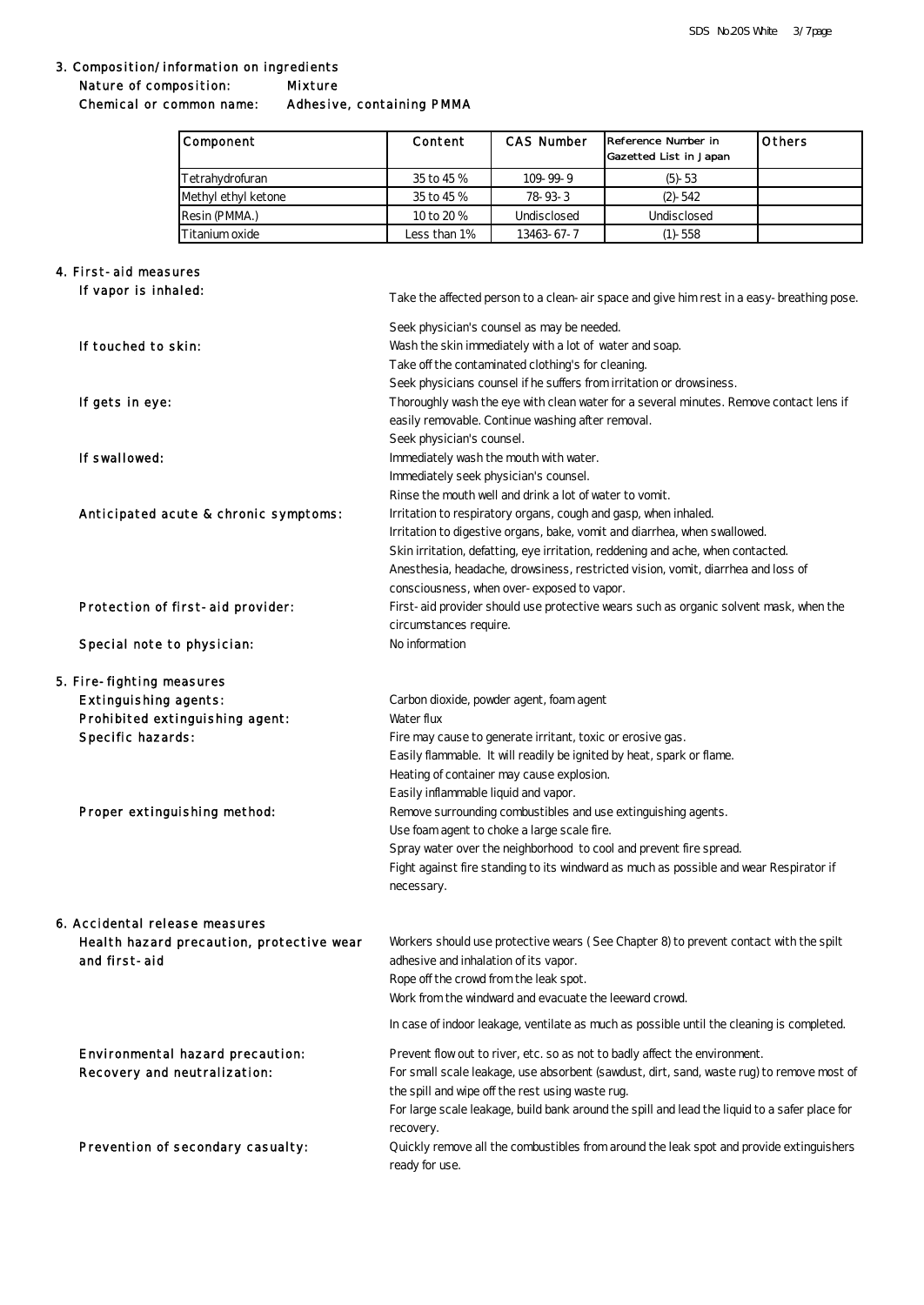### 7. Handling and storage precautions

| <b>Handling</b>                |                                                                   |                                                                                                        |                                                                                     |
|--------------------------------|-------------------------------------------------------------------|--------------------------------------------------------------------------------------------------------|-------------------------------------------------------------------------------------|
|                                | <b>Technical measures:</b>                                        | Fire ban.                                                                                              | Use protective wears if inhalation or skin contact is foreseen.                     |
|                                | Local & total ventilation:                                        | Handling work must be practiced in a room where local or total ventilation facility is<br>functioning. |                                                                                     |
|                                | Safe handling:                                                    |                                                                                                        | Ban of high temperature substance, sparking and fire at nearby points.              |
|                                |                                                                   |                                                                                                        | Prohibition of eating, drinking and smoking while the product is used.              |
|                                |                                                                   | Wash hands well after handling.                                                                        |                                                                                     |
|                                |                                                                   |                                                                                                        | Avoid contact of the product with eye, skin and clothing.                           |
|                                |                                                                   |                                                                                                        | Do not inhale vapor, mist and spray of the product.                                 |
|                                |                                                                   |                                                                                                        | Handle it only after reading and understanding all the precautions.                 |
|                                |                                                                   |                                                                                                        | Use the product only in a well ventilated room or outdoors.                         |
| <b>Storage</b>                 | <b>Storing conditions:</b>                                        | room.                                                                                                  | Store in a remote room from heat, sparks and naked flame. No smoking in the storage |
|                                |                                                                   | Store in a cool, ventilated room.                                                                      |                                                                                     |
|                                |                                                                   | Lock the storage room.                                                                                 |                                                                                     |
|                                |                                                                   |                                                                                                        |                                                                                     |
| <b>Facility measures:</b>      | 8. Exposure controls and personal protection                      |                                                                                                        | Local ventilation of closed work room or total proper ventilation to prevent vapor  |
|                                |                                                                   | inhalation.                                                                                            |                                                                                     |
|                                |                                                                   | Tetrahydrofuran                                                                                        | Methyl ethyl ketone                                                                 |
|                                |                                                                   |                                                                                                        |                                                                                     |
| <b>Control concentration:</b>  |                                                                   | 50 ppm                                                                                                 | $200$ ppm                                                                           |
|                                | Permissible concentration (Exposure limit,                        |                                                                                                        |                                                                                     |
|                                | Biological exposure guide line)<br>Japan society for occupational |                                                                                                        |                                                                                     |
|                                | <b>health</b>                                                     | 50 ppm                                                                                                 | $200$ ppm                                                                           |
|                                | <b>ACGIH TLV-TWA</b>                                              | 50 ppm                                                                                                 | $200$ ppm                                                                           |
| <b>Protective wears:</b>       |                                                                   |                                                                                                        |                                                                                     |
|                                | <b>Respiratory protection:</b>                                    | Use aspirator with appropriate filter                                                                  |                                                                                     |
|                                | <b>Hand protection:</b>                                           | Impermeable gloves                                                                                     |                                                                                     |
|                                | <b>Eye protection:</b>                                            | Solvent-resistant goggles                                                                              |                                                                                     |
|                                | Skin and body protection:                                         | long-sleeve fatigue uniform                                                                            |                                                                                     |
| <b>Hygienic measures:</b>      |                                                                   | Wash hands well after handling.                                                                        |                                                                                     |
|                                |                                                                   |                                                                                                        |                                                                                     |
|                                | 9. Physical and chemical properties                               |                                                                                                        |                                                                                     |
|                                | Physical state, form, color:                                      | White liquid                                                                                           |                                                                                     |
|                                | Odor:                                                             | Characteristic stimulative odor                                                                        |                                                                                     |
|                                | pH                                                                | Not applicable                                                                                         |                                                                                     |
|                                | Bp, initial bp & boiling range                                    | 65.4<br>(bp)                                                                                           |                                                                                     |
|                                | <b>Flash point:</b>                                               | (Closed Method)<br>$-17$                                                                               |                                                                                     |
|                                | Specific gravity (density):                                       | 0,90                                                                                                   |                                                                                     |
|                                | Auto ignition point:                                              | 320                                                                                                    |                                                                                     |
|                                | Viscosity:                                                        | c. 380 mPa-s                                                                                           |                                                                                     |
| 10. Stability and reactivity   |                                                                   |                                                                                                        |                                                                                     |
| <b>Stability:</b>              |                                                                   |                                                                                                        | Stable under normal conditions and handling.                                        |
|                                | Possibility of hazardous reaction:                                |                                                                                                        | Vigorously reacts with strong oxidizing agents and ignites.                         |
| <b>Prohibitive conditions:</b> |                                                                   | Heat                                                                                                   |                                                                                     |
| <b>Prohibitive contact:</b>    |                                                                   | With oxidizing agent                                                                                   |                                                                                     |
|                                | Hazardous decomposed substances:                                  |                                                                                                        | Generates Aldehyde, Acid and Organic matter by thermal decomposition.               |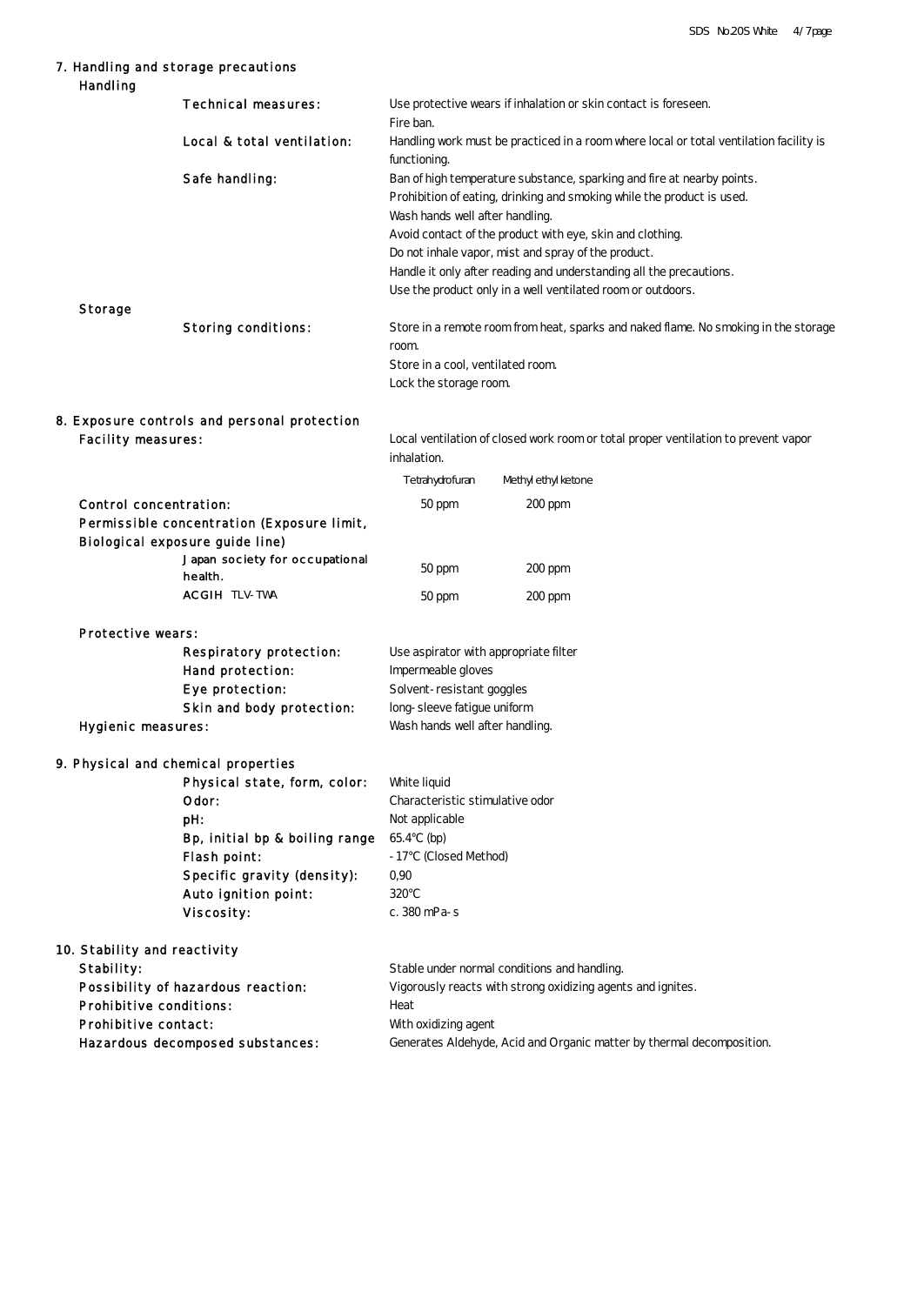### 11. Hazard information

(Appended Table) Acute toxicity:

#### Content Acute toxicity (oral) Acute toxicity (dermal) Acute toxicity (inhalation: gas) Acute toxicity (inhalation: vapor) Acute toxicity (inhalation: dust and mist) Tetrahydrofuran 35 to 45 % Category 4 (1851mg/kg) Classification Not Possible Not applicable Category 4 (21000ppm) Classification Not Possible Methyl ethyl ketone 35 to 45 % Not Classified ( 2000mg/kg) Not Classified ( 5000mg/kg) Not applicable Category 4 (11700ppm) Classification Not Possible  $Resin (PMMA)$  10 to 20 % Classification Not Possible Classification Not Possible Classification Not Possible Classification Not Possible Classification Not Possible Titanium oxide Less than 1% Classification Not Possible Classification Not Possible Classification Not Possible Classification Not Possible Classification Not Possible

|                                   | Acute toxicity(oral):             | The product contains substances of acute toxicity (oral) of Categories indicated in<br>Appended Table. The dose is calculated for the mixture (the product) to be ATE<br>$mix=2121$ mg/kg.        |
|-----------------------------------|-----------------------------------|---------------------------------------------------------------------------------------------------------------------------------------------------------------------------------------------------|
|                                   |                                   | The product, as a mixture, falls Not Classified.                                                                                                                                                  |
|                                   | Acute toxicity(dermal):           | The product contains substances of acute toxicity (transdermal) of Categories indicated<br>in Appended Table. The dose is calculated for the mixture (the product) to be ATE<br>$mix=5000$ mg/kg. |
|                                   |                                   | The product, as a mixture, falls Not Classified.                                                                                                                                                  |
|                                   | <b>Acute toxicity(inhalation:</b> | The product contains substances of acute toxicity (vapor inhalation) of Categories                                                                                                                |
|                                   | vapor):                           | indicated in Appended Table. The dose is calculated for the mixture (the product) to be<br>ATE $mix=14240mg/kg$ .                                                                                 |
|                                   |                                   | The product, as a mixture, falls in Category 4.                                                                                                                                                   |
| <b>Skin corrosion/irritation:</b> |                                   | The product contains skin-irritating substances of the following Categories:                                                                                                                      |
|                                   |                                   | Category 2: tetrahydrofuran (35 to 45 %), methyl ethyl ketone (35 to 45 %).                                                                                                                       |
|                                   |                                   | The product, as a mixture, falls in Category 2.                                                                                                                                                   |
| Eye damage/irritation:            |                                   | The product contains caustically injuring and irritating substances of the following<br>Categories:                                                                                               |
|                                   |                                   | Category 2A: tetrahydrofuran (35 to 45 %),                                                                                                                                                        |
|                                   |                                   | Category 2B: methyl ethyl ketone (35 to 45 %).                                                                                                                                                    |
|                                   |                                   | The product, as a mixture, falls in Category 2A.                                                                                                                                                  |
|                                   | Respiratory sensitization:        | Respiratory organ sensitization: No available data.                                                                                                                                               |
| Skin sensitization:               |                                   | Skin sensitization: No available data.                                                                                                                                                            |
| Germ cell mutagenicity:           |                                   | The product, as a mixture, falls Not Classified.                                                                                                                                                  |
| Carcinogenicity:                  |                                   | The product contains carcinogenicity substances of the following Categories:<br>Category 2: tetrahydrofuran (35 to 45 %),                                                                         |
|                                   |                                   | The product, as a mixture, falls in Category 2.                                                                                                                                                   |
| Reproductive toxicity:            |                                   | The product contains reproductive toxicity substances of the following Categories:                                                                                                                |
|                                   |                                   | Category 2: tetrahydrofuran (35 to 45 %),                                                                                                                                                         |
|                                   |                                   | The product, as a mixture, falls in Category 2.                                                                                                                                                   |
| (single exposure):                | Specific target organ toxicity    | The product contains single-exposure toxic substances of the following Categories:                                                                                                                |
|                                   |                                   | Tetrahydrofuran 35 45% 1% Category 1 (central nervous system) and Category 3<br>(respiratory tract irritancy, nacrotic effects)                                                                   |
|                                   |                                   | Methyl ethyl ketone 35 45% 1% Category 2 (kidneys) and Category 3 (nacrotic<br>effects).                                                                                                          |
|                                   |                                   | The product, as a mixture, falls in Category 1 (central nervous system), Category 2<br>(kidneys) and Category 3 (respiratory tract irritancy, nacrotic effects).                                  |
|                                   |                                   |                                                                                                                                                                                                   |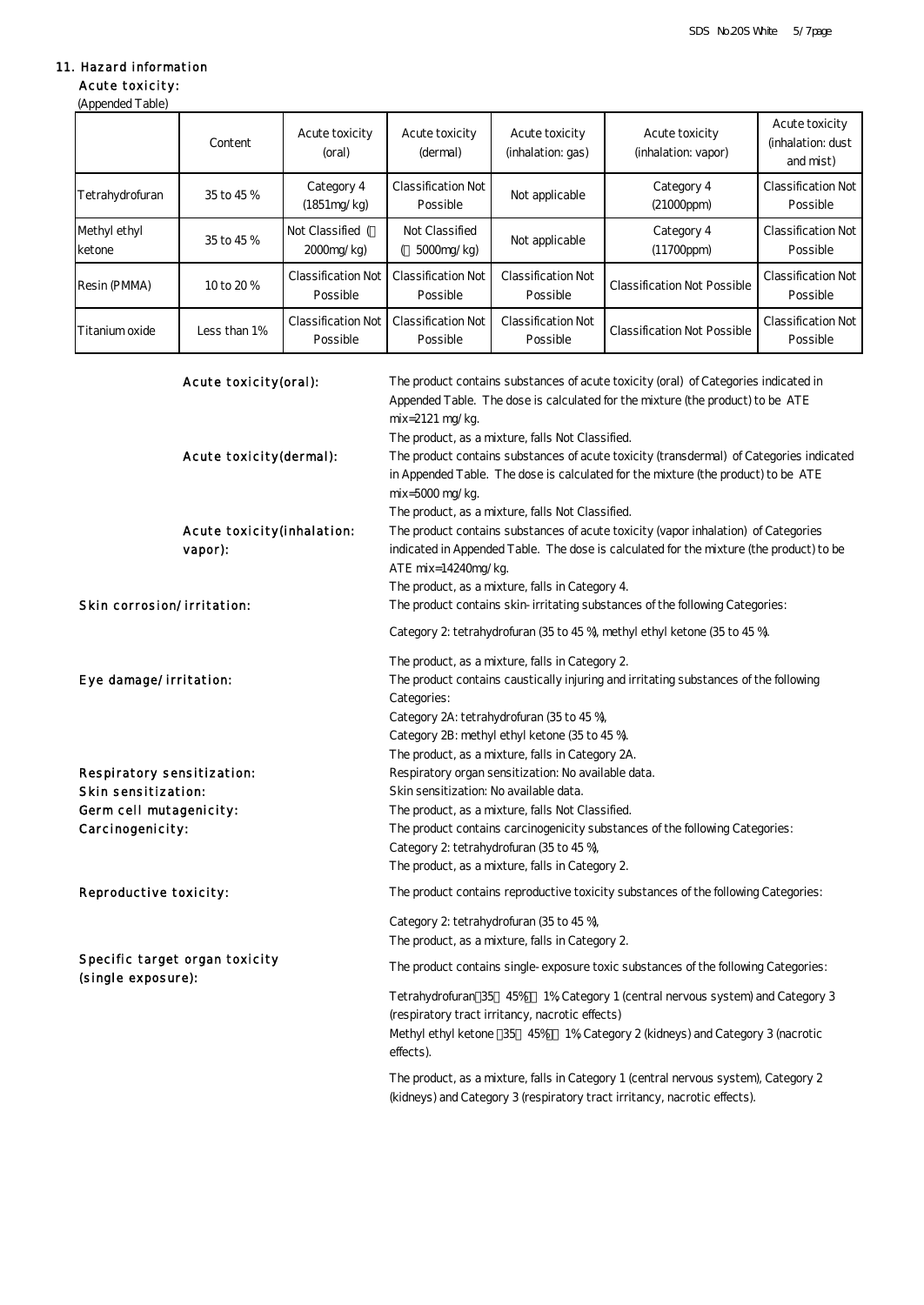| Specific target organ toxicity<br>(repeated exposure):                 | The product contains multiple-exposure toxic substances of the following Categories:                                                                                                                          |
|------------------------------------------------------------------------|---------------------------------------------------------------------------------------------------------------------------------------------------------------------------------------------------------------|
|                                                                        | Tetrahydrofuran 35 45% 1% Category 1 (liver, respiratory, central nervous system),                                                                                                                            |
|                                                                        | Methyl ethyl ketone 35 45% 1% Category 1 (nervous system).<br>The product, as a mixture, falls in Category 1 (liver, respiratory, central nervous system,<br>nervous system).                                 |
| <b>Aspiration hazard:</b>                                              | The product contains more than 10% in total of respiratory-harmful substances of the<br>following Category, however, the kinematic viscosity at 40 is more than 20.5mm2/s:                                    |
|                                                                        | Category 2: tetrahydrofuran (35 to 45 %), methyl ethyl ketone (35 to 45 %).                                                                                                                                   |
|                                                                        | The product, as a mixture, falls Not Classified.                                                                                                                                                              |
| 12. Ecological information<br>Hazard to the aquatic environment (Acute | The product, as a mixture, falls Not Classified.                                                                                                                                                              |
| hazard):<br>Hazard to the aquatic environment(Long-<br>term hazard):   | The product, as a mixture, falls Not Classified.                                                                                                                                                              |
| Hazard to the ozone layer                                              | Does not contain any ingredient listed in the Annexes to the Montreal Protocol.<br>Classification Not Possible.                                                                                               |
| 13. Notes on disposal                                                  |                                                                                                                                                                                                               |
| Residual & waste:                                                      | In the disposal of residual and other wastes, observe the relevant laws /regulations and<br>local government rules.<br>Users of the product should contract with the local government or licensed 'Industrial |
|                                                                        | Waste Processors' for disposal of waste.<br>It is important to let the contractor know well of fire and health hazards of the product,<br>prior to disposal.                                                  |
| Contaminated containers & packages:                                    | Clean the containers for reuse or dispose them properly in accordance with relevant<br>regulations and local government rules.<br>Completely empty containers prior to disposal.                              |
| 14. Transport information                                              |                                                                                                                                                                                                               |
| International rule                                                     |                                                                                                                                                                                                               |
| UN number:                                                             |                                                                                                                                                                                                               |
|                                                                        | 1133 (Adhesive, containing inflammable liquid)                                                                                                                                                                |
| UN classification:                                                     | Class 3 (inflammable liquid)                                                                                                                                                                                  |
| <b>Container Grade</b>                                                 |                                                                                                                                                                                                               |
| Sea Pollution Prevention Act Harmful liquid material                   |                                                                                                                                                                                                               |
|                                                                        | The enforcement order separate table first Z Group                                                                                                                                                            |
|                                                                        | tetrahydrofuran, methyl ethyl ketone<br>However, it is non-corresponded when net weights of one container are less than 5L                                                                                    |
|                                                                        |                                                                                                                                                                                                               |
| Domestic control:<br><b>Guidance Number</b>                            |                                                                                                                                                                                                               |
|                                                                        | 128                                                                                                                                                                                                           |
| Onshore control info.                                                  | Observe the Fire Defense Law.                                                                                                                                                                                 |
| Offshore control info.                                                 | Observe the Marine Vessel Safety Law.                                                                                                                                                                         |
| Air cargo control info.                                                | Observe the Aviation Law.                                                                                                                                                                                     |
| Special safety measure:                                                | Observe the Fire Defense Law.<br>On-board containers of hazardous material must be piled firmly and orderly to avoid                                                                                          |
|                                                                        | falling, tumbling and breaking.                                                                                                                                                                               |
|                                                                        | Cargo of hazardous material must be transported in a way the containers or the material<br>itself do not suffer severe friction and vibration.                                                                |
|                                                                        |                                                                                                                                                                                                               |
|                                                                        | If possible cause of casualty, such as heavy leakage, is found during transportation, try to<br>remedy the situation and notify the fact to the nearby fire department or the relevant<br>bureau.             |
|                                                                        | The driver carrying hazardous material must hold Yellow Card.<br>Do not load hazardous materials together with food and feedstuff.                                                                            |
|                                                                        |                                                                                                                                                                                                               |